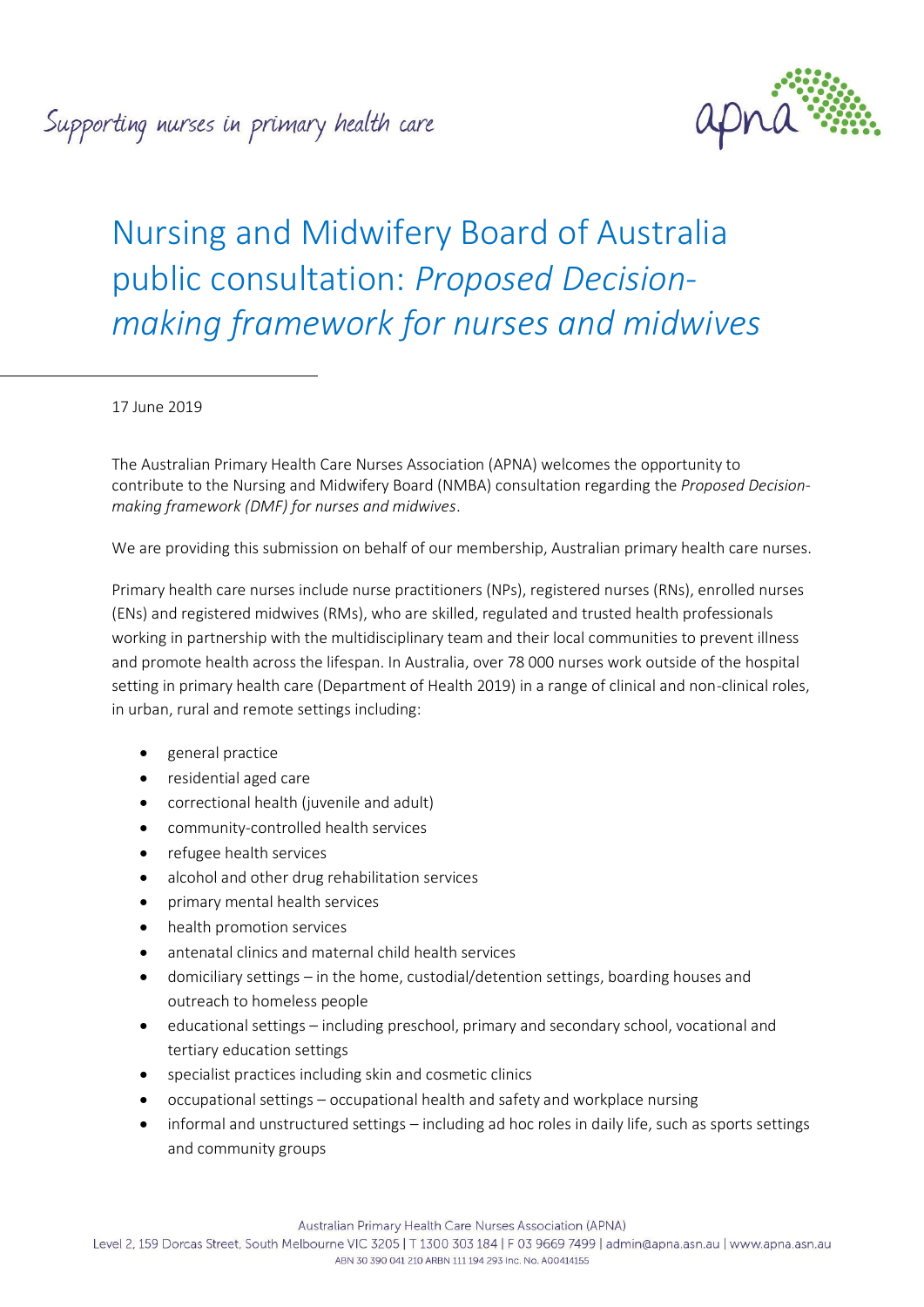

Recognition of the nurse role in primary health care is increasing nationally and internationally, so that it is being seen as essential to achieving improved population health outcomes and better access to primary health care services for communities. A broader role for nurses enables health services to focus on the prevention of illness and health promotion, and offers an opportunity to improve the management of chronic disease as well as reduce demand on the acute hospital sector (ANF 2009).

## APNA submission

# Written response questions for consideration

#### **1. Is the proposed DMF more helpful, clear and usable in practice when compared to the national framework?**

Yes, the *Proposed DMF* in more helpful, clear and usable in practice when compared to the current national framework.

However, we comment as follows:

- As the purpose of the *Proposed DMF* is to guide decision-making relating to scope of practice and delegation, it would provide more clarity (to practising nurses) that this is the purpose of the document if these terms were included in the title of the *Proposed DMF* – perhaps as a subtitle.
- There is some inconsistency in the definition of terms within the *Proposed DMF* and across other NMBA documents. It would be helpful if these could be addressed to improve useability of the P*roposed DMF*. In particular this includes:
	- o Supervision see below
	- o Scope of practice when referring to individual scope of practice, there is some inconsistency between the terms "knowledge", "skills", "competence" and "confidence" across the Definitions section of the *Proposed DMF* (p.15) and the *Decision-making framework: summary for nurses.* Whilst these are minor, APNA has found such discrepancies can cause confusion to practising nurses.
- For EN supervision, the *Proposed DMF* spells out that "enrolled nurses must work under the direct or indirect supervision of a registered nurse or midwife, and that this supervision cannot be replaced/substituted by another health professional (p.9). APNA welcomes this clarification and suggests that this should also be included in the *Enrolled Nurses Standards for Practice* document.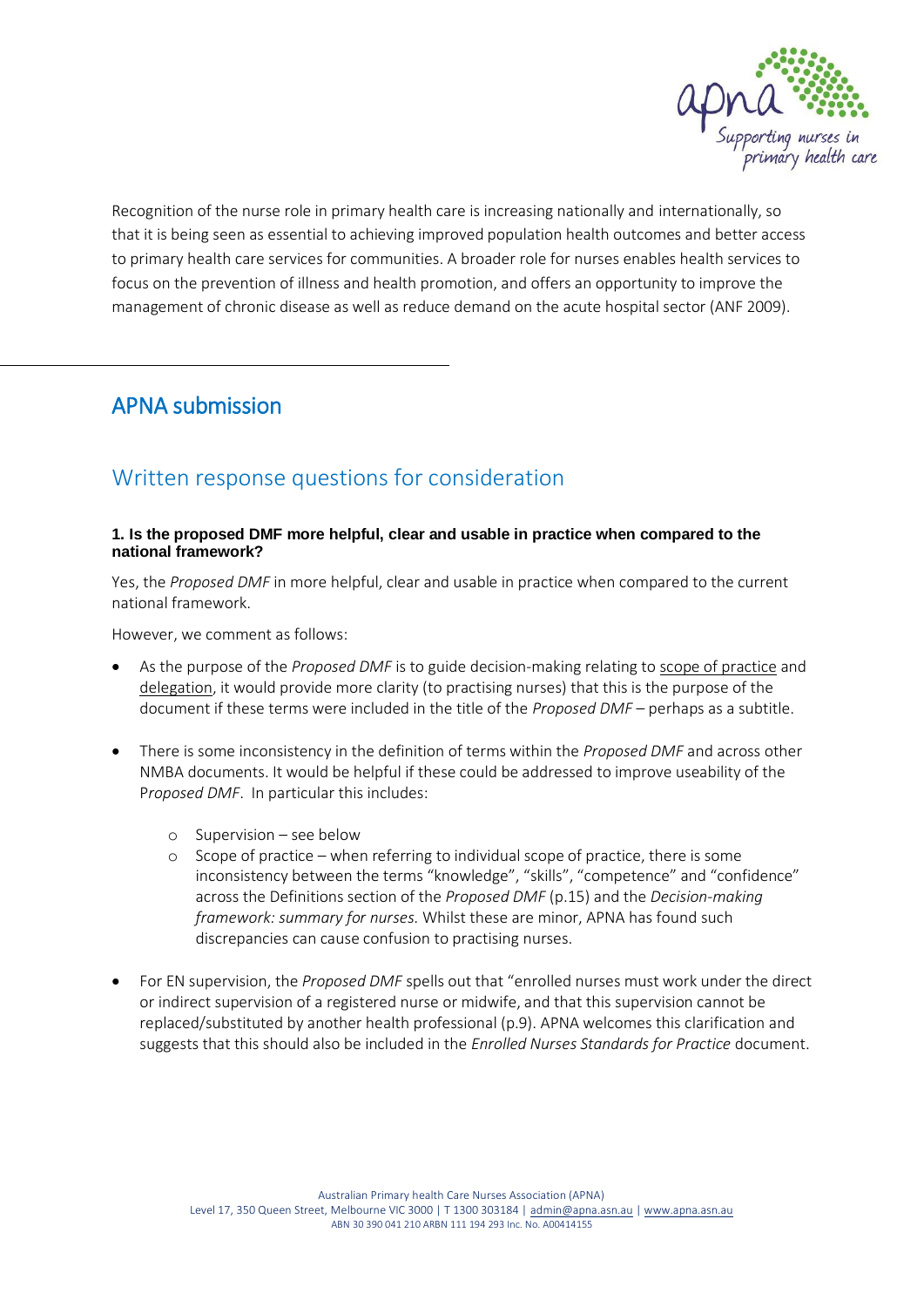

However, in the Definitions section of the *Proposed DMF*, the definition for enrolled nurse (p.13) omits this information that ENs are required to work under the direct or indirect supervision of a RN. This inconsistency can have consequences in private primary health care such as general practice and similar clinics where there is often confusion on the part of employers about the need to have formal supervision relationships for ENs by RNs. Such a lack of formal supervision arrangements means that an EN is not complying with registration standards, and it also does not comply with other government health incentive funding for nursing activity provided through Medicare.

A clear, consistent definition of supervision, and consistent application of that definition, would assist with the clarity and useability of the framework document.

 Again, in the Definitions section of the *Proposed DMF*, the definition for supervision (p.15) refers to "managerial supervision, professional supervision and clinically focused supervision" but does not define these. These are also not defined in the *Supervision guidelines for nursing and midwifery* which the definition references.

NB: Whilst the *Supervision guidelines for nursing and midwifery* document is not the subject of this consultation, we would like to comment here that this document is unclear in terms of who it applies to. It is assumed that because it is located on the "Re-entry to practice" page of the NMBA website that it relates to supervision of nurses in this scenario. However, given it is referenced by the *Proposed DMF*, this becomes unclear because the *Proposed DMF* applies to all nurses. APNA would like to see these guidelines developed to cover all supervision requirements and scenarios.

## **2. Does the proposed DMF adequately include the person/woman receiving care in the decision-making?**

Yes.

#### **3. Does the 'Guide to delegation decisions' within the proposed DMF clearly identify the delegation roles and responsibilities of the registered nurse and midwife?**

Yes, it does, except for the comments as above in terms of the definition for supervision including the reference to the *Supervision guidelines for nursing and midwifery* document.

#### **4. Does the 'Guide to delegation decisions' within the proposed DMF clearly define the relationship and responsibilities of the enrolled nurse?**

The 'Guide to delegation decisions" within the *Proposed DMF* does not clearly define the relationship and responsibilities of the enrolled nurse.

Whilst the document indicates that "registered nurses and midwives are responsible and accountable for the coordination, delegation and supervision of enrolled nurses and others who assist them in the provision of care", and one could assume from this that ENs are not to delegate to other health workers such as Aboriginal Health Workers, Medical Practice Assistants, and Assistants in Nursing. It would be beneficial for the safety and quality of health care delivery to explicitly state this, especially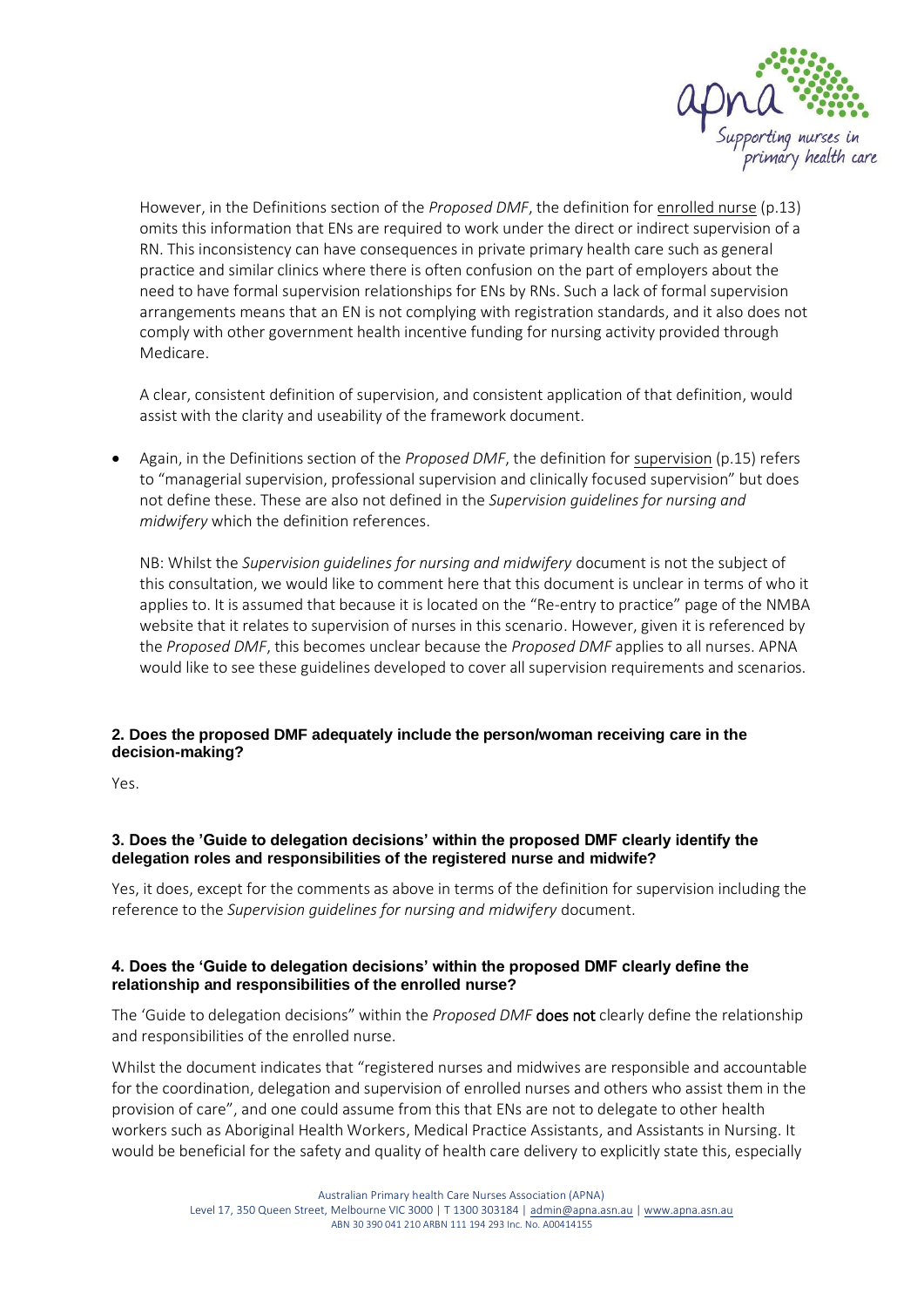

in the context of increasing use of non-regulated health workers in some health care settings, including general practice.

Further, not all registered nurses have experience of delegation to ENs or have an understanding of the scope of practice of the EN. Some case studies of how delegation might work would be helpful.

#### **5. Does the 'Guide to nursing practice decisions' within the proposed DMF provide clear direction when making decisions about nursing practice?**

Yes it does. We comment as follows:

- Statement 1 is supportive of person-centred care
- Statement 2 reaffirms the individual's need to make a judgement about their own scope of practice and addresses staff numbers, compliance and other risks in a concise way
- Statement 3 gives guidance to nurses about expanding scope of practice, setting out the assessment that needs to done before undertaking the expanded role. The statement talks about contemporary scope of practice. It would be helpful to have this defined within the definition for scope of practice on p.14.
- Statement 4 provides some framework for practice decisions
- Statement 5 is well worded to support the team-based approach

#### **6. Does the 'Guide to midwifery practice decisions' within the proposed DMF provide clear direction when making decisions about midwifery practice?**

Yes it does. We comment similarly to the above:

- Statement 1 is supportive of person-centred care and asks that consideration be made for the woman/newborn's health and cultural needs which is a very important point, even if it is a work in progress for remote and rural services
- Statement 2 reaffirms the individual's need to make a judgement about their own scope of practice and addresses staff numbers, compliance and other risks in a concise way
- Statement 3 gives guidance to midwives about expanding scope of practice, setting out the assessment that needs to done before undertaking the expanded role
- Statement 4 provides some framework for practice decisions, though we note that rural and remote maternity patients will not have a choice in some cases and evacuation to a regional or city facility is often required
- Statement 5 is well worded to support the team-based approach